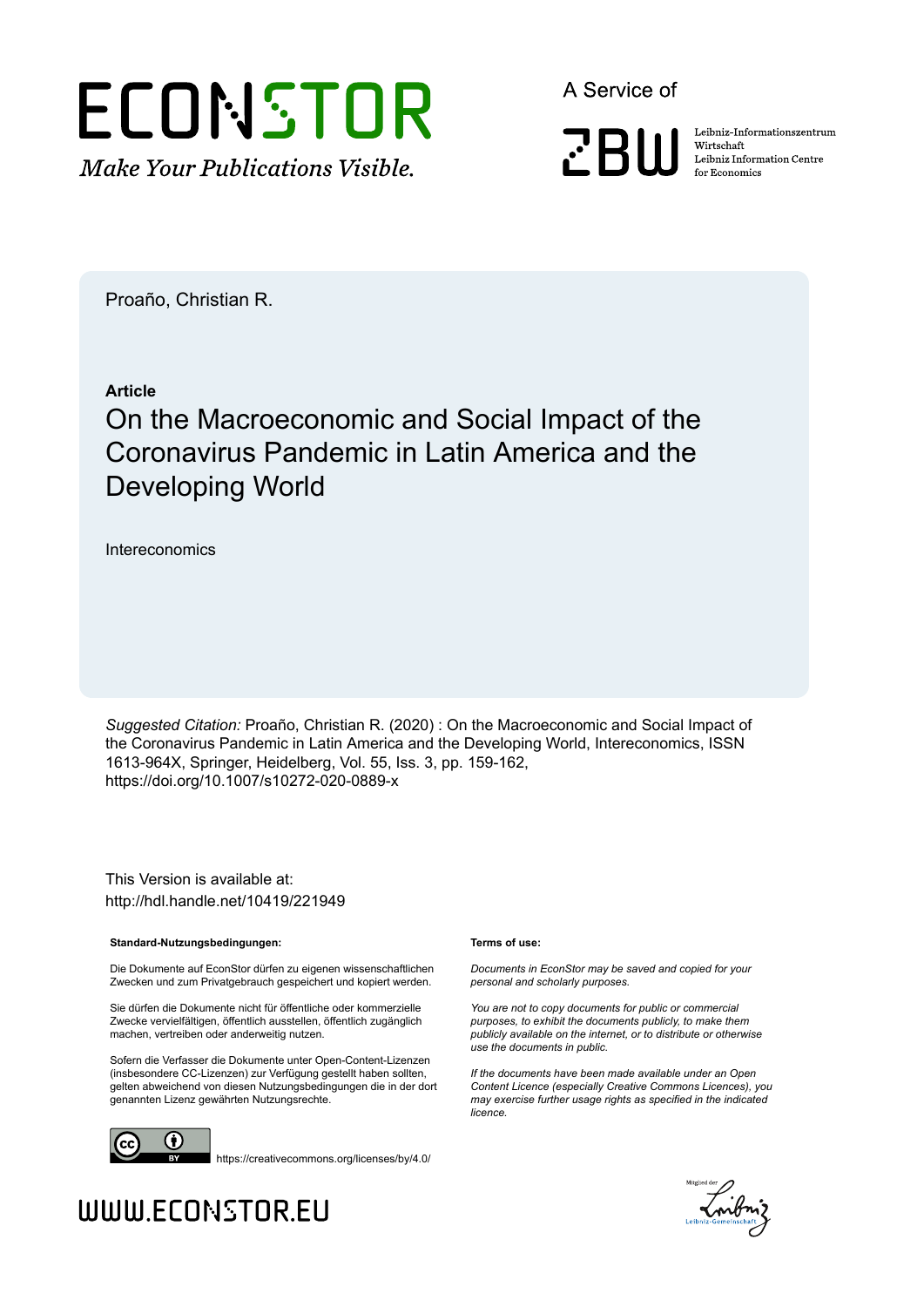**End of previous Forum article**

## Christian R. Proaño

## **On the Macroeconomic and Social Impact of the Coronavirus Pandemic in Latin America and the Developing World**

The COVID-19 pandemic will undoubtedly be a defining event in years to come both in economic, social and political terms. While the immediate impact of the coronavirus pandemic and the related economic slump was assessed to be of a similar magnitude to that of the Great Recession of 2007-2008 by mid-March 2020, the most recent figures of key variables such as the initial claims on unemployment insurance in the United States or the foreign new orders in

**Christian R. Proaño**, University of Bamberg, Germany.

Germany indicate that the current drop in economic activity will be rather comparable to the Great Depression of the 1930s.

The social costs triggered by the pandemic and the required social distancing measures including the enforced lockdowns in many countries will be enormous. A surge in domestic violence since the start of the coronavirus lockdowns

© The Author(s) 2020. Open Access: This article is distributed under the terms of the Creative Commons Attribution 4.0 International License (https://creativecommons.org/licenses/by/4.0/).

 Open Access funding provided by ZBW – Leibniz Information Centre for Economics.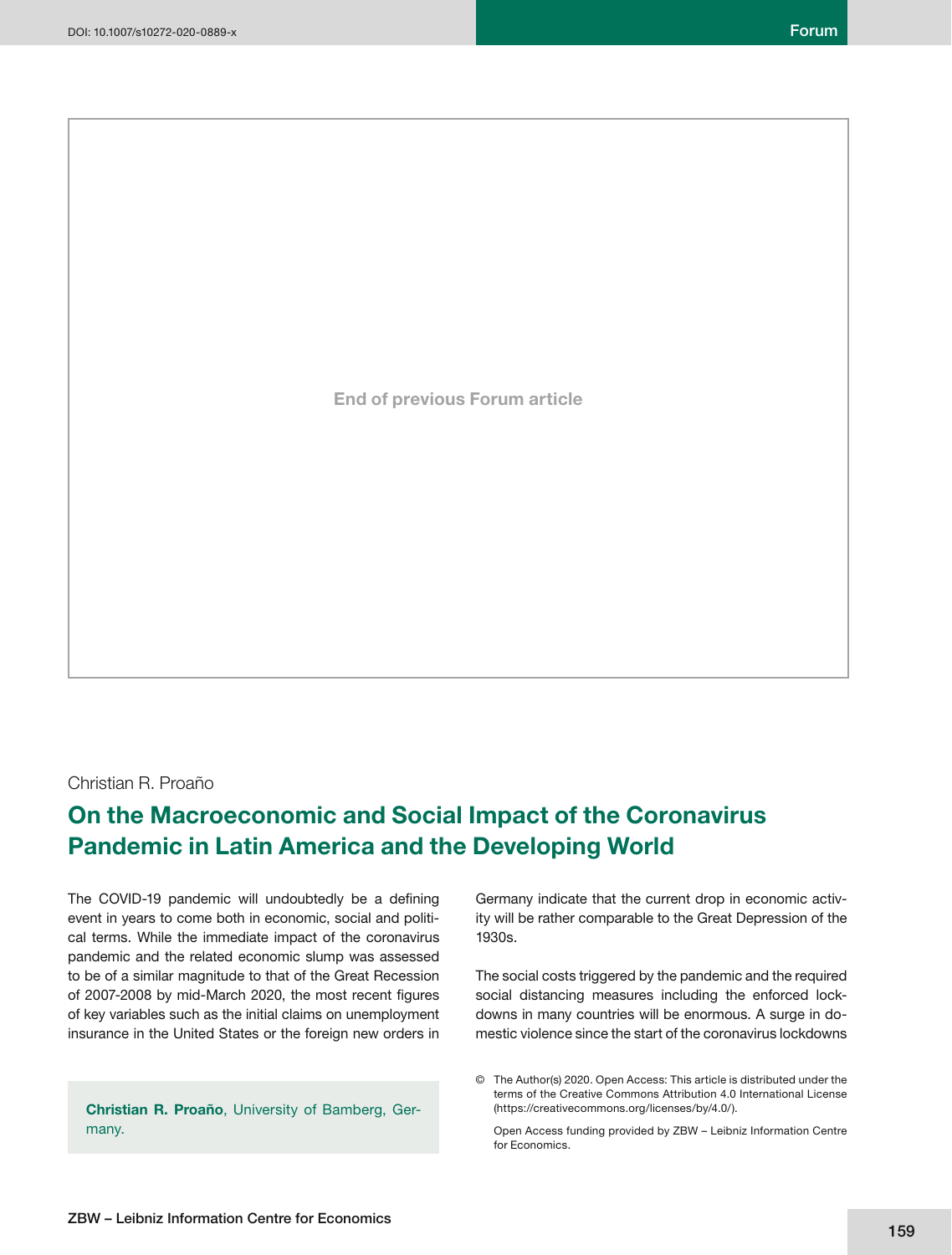has already been recorded in many countries (WHO, 2020), and other side effects concerning the mental health of the population including a sharp increase in suicide rates can be expected, as research on past economic recessions indicates (Schwandt and von Wachter, 2020). At the same time, the roll-back of some civil rights under the premise of halting the spread of the virus may lead to increased authoritarianism in countries where democratic institutions are already weak, such as Hungary, the Philippines and Brazil.

While the COVID-19 pandemic posits a significant challenge to all societies around the world, it also reveals in the most dramatic manner the many abysmal differences between so-called advanced economies and the developing world. While most advanced economies have been able to readily approve and implement fiscal stimuli of a significant dimension – whether the German initiatives or the \$2 trillion US stimulus package – and in France, Germany, Italy, Japan and the United Kingdom public-sector liquidity support programmes each above 10% of the respective GDPs have been announced (International Monetary Fund, 2020, 2), the fiscal space and the general capability of developing and low-income countries to confront the current coronavirus crisis is far more limited.

Given the extreme pace at which the COVID-19 pandemic has unfolded around the world, the macroeconomic stabilisation programmes readily implemented in the developed world and in particular in the European countries had (rightly) a clear national focus. The medium-term recovery policies must however include an important international dimension due to the fact that the COVID-19 pandemic is a global phenomenon. Given its important role not only in economic terms, but also as a beacon of institutional and political stability in an otherwise much more turbulent world, the European Union should lead the way in ensuring international support for the developing world.

## **The situation in Latin America as a predictor for the developing world**

Latin America may provide insight into the different challenges faced by developing countries and how the EU could best help those countries. After its announcement in China and the recording of the first COVID-19 cases in Italy in early February, the coronavirus pandemic proceeded to appear in Latin America by the end of February in Brazil and has since spread throughout the region quite rapidly, with Brazil, Ecuador and Mexico having the highest numbers of related deaths to date. An analysis of the current situation in the Latin American region is important not only in its own right, but it may serve as well as a predictor of what is to come in the next few months in other parts of the developing world.

Economic growth in Latin America and the Caribbean (LAC) region has stalled in recent times: the period from 2014 to 2019 saw the lowest levels of growth since the 1950s (OECD, 2020, 3). With this near absence of economic dynamism related to the global economic slowdown, the LAC region's many structural problems such as the high economic and social inequality and the lack of health and social inclusion worsened and became blatantly evident again. These developments were further fueled by the Venezuelan migration and refugee crisis that has led a staggering number of more than four million Venezuelans to flee their country from 2015 until 2018 (Bahar and Douglas, 2018), resettling in neighbouring South American countries and exerting a significant impact on the labour markets and already fragile social safety nets of the destination countries.

Against this background and the current and future challenges posited by the COVID-19 pandemic, the region's current fiscal situation is quite discouraging. While in 2008 LAC countries were in a much better position to deal with the negative macroeconomic impact of the Global Financial Crisis due to their solid fiscal positions and relatively low indebtedness level, the region's current fiscal situation with an average overall fiscal balance of about -3% of GDP and an average public debt of 62% of GDP in 2019 will most likely restrain the region's capability to confront the COVID-19 pandemic. Additionally, the recent significant capital outflows from LAC countries and many other emerging and developing economies will further deteriorate the financing conditions for many of these countries, widening the sovereign and corporate spreads between the advanced and the developing world.

The restricted and in many cases almost non-existent fiscal space is not the only reason why we should expect the developing world to be much harder hit by the coronavirus crisis. There are many structural differences that render containment and mitigation policies adopted in the developed world only partially viable and enforceable in the LAC region and in the developing world in general. First and foremost, the existing intensive care capacities, direly needed for the patients' medical treatment against COVID-19, in developing countries are dramatically behind those of advanced economies. Mexico, for example, has about 25 times less intensive care units per 100,000 inhabitants than Germany (1.2 vs. about 30). Further, the health care systems in the LAC region and the great majority of developing countries cover only a fraction of the population (usually those who are regularly employed). Further, as highlighted by the World Health Organization (WHO), "most of the world's health-care systems continue to rely on the most inequitable method for financing health-care services: out-of-pocket payments .... This deprives many families of needed care because they cannot afford it" (2008, 24). As a result, many potentially in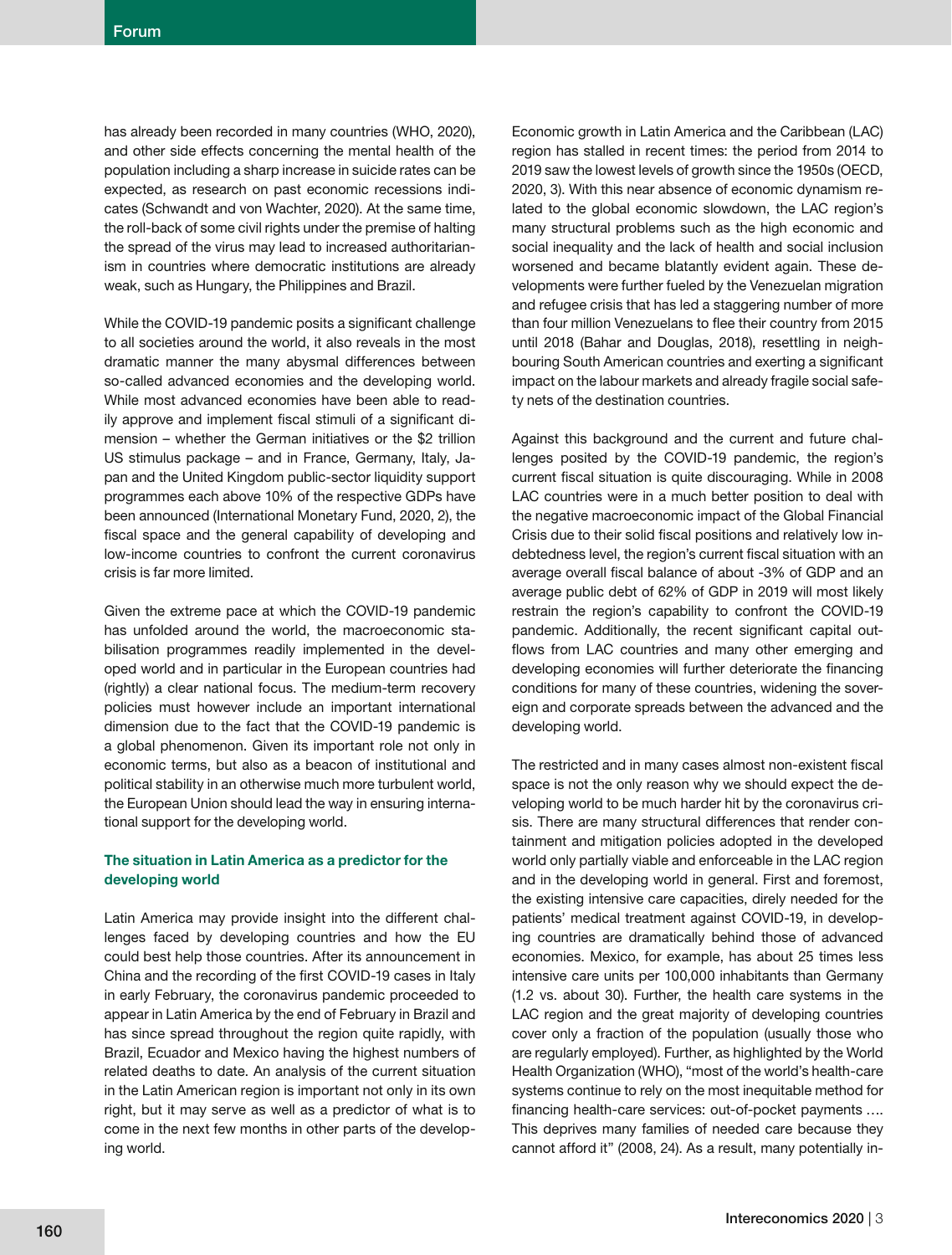fected people may postpone looking for professional health assistance until it may be too late. In the meantime, they may act as disease vectors, undermining the containment policies put in place.

The low health status particularly of the poorest of the population may also act as a catalytic factor in the COVID-19 pandemic, increasing its impact on the already fragile health systems. The apocalyptic scenes that occurred in the Ecuadorian city of Guayaquil in April, where the hospitals and crematoriums collapsed against the surge in deaths, may have been the result of a syndemic, i.e. the aggregation of multiple epidemics at the same time or consecutively on a population (BBC, 2020). It is not unlikely that such a syndemic may occur in other parts of the world, as dengue, yellow and Lassa fevers, among others, have been recorded in various parts of the world since the beginning of 2020 (Centers for Disease Control and Prevention, 2020).

Second, the more widespread urbanisation in developing countries, with megacities of a high population density and poor sanitation and health services available (Henderson, 2002), may also make social distancing measures less effective if not factually futile. The dramatic scenes observed in the Ecuadorian port city of Guayaquil may thus be repeated in megacities like New Delhi or Lagos.

Third, in contrast to advanced economies such as the ones in the euro area or in Scandinavia, where relatively generous unemployment benefits are effective mechanisms of aggregate demand stabilisation, unemployment insurance systems exist only in a few countries in the LAC region. Additionally, a large fraction of the economically active population in LAC countries works in the informal sector and has thus no safety net whatsoever. As many of these people live near or even below the subsistence level, they are likely to circumvent or blatantly ignore the containment policies on a day-to-day basis. As Ricardo Hausmann, Director of Harvard's Growth Lab and former Minister of Finance of Venezuela put it: "If people must choose between a 10% chance of dying if they go to work and assured starvation if they stay at home, they are bound to choose work" (2020). Such a behaviour, though understandable and even rational from an individual economic point of view, will be a great obstacle for the effective containment of the epidemic in many countries.

The medium-term consequences of the containment and lockdown measures are not to be forgotten. The low and quite unevenly distributed internet access in the region may lead to long-lasting and pervasive effects of the school closures and the lockdown measures in general and widen the already dramatic economic and social inequality in the region. Lockdowns have much higher economic and social costs in poorer societies.

## **Urging the European Union to ensure international support for the developing world**

China – and in particular, Alibaba's Jack Ma – have recently donated millions of masks and testing kits to developing countries. Rather than standing behind these initiatives, the EU should assume a leadership role at various fronts. First and foremost, the intensive care capacities in the developing world must be expanded massively. This means that the EU should not limit the export of vital medical equipment as the European Commission did in March (Commission Implementing Regulation, 2020). Instead, it should promote the expansion of production capacities to cover not only the needs of EU countries, but the needs of the rest of the world as well. The Coronavirus Global Response pledging marathon initiated by the EU and its partners on 4 May to collect funds for the development and deployment of diagnostics, treatments and a vaccine is an important initiative in these efforts.

On the economic side, the short-run stabilisation of aggregate demand is imperative. The World Bank and the International Monetary Fund have recognised the need to expand the fiscal space for developing countries, activating credit lines and asking G20 leaders to allow the poorest countries to suspend all repayments of official bilateral loans due to the COVID-19 crisis. Given the historically poor record of the LAC region with regards to efficient fiscal policy (Espino and González Rozada, 2012; Ardanaz and Izquierdo, 2017), financial support from the EU and multilateral institutions should clearly define the permissible use of those funds and monitor their implementation closely.

Obviously, proven macroeconomic stabilisation measures such as Germany's much acclaimed short-term working benefits (Kurzarbeit) are not practicable in most LAC economies and the great majority of developing countries. Alternative schemes of social distancing based on cheap and recurrent massive testing may be a feasible strategy with the support of the EU.

However, the medium-run recovery of the developing world will be mostly shaped by their capability to compete and prevail in the post-COVID-19 world. This will be determined by two main factors: access to new and sustainable technology through long-term foreign direct investment and more favourable trade conditions in international markets.

This is not only in the interest of the developing world; it is also in the interest of Europe, the US and the rest of the advanced economies. Macroeconomic stability is a major determinant of political stability, and increasing economic and social inequality leads to more political polarisation (Proaño et al., 2019). Time is quickly running out, and not only for Latin America.